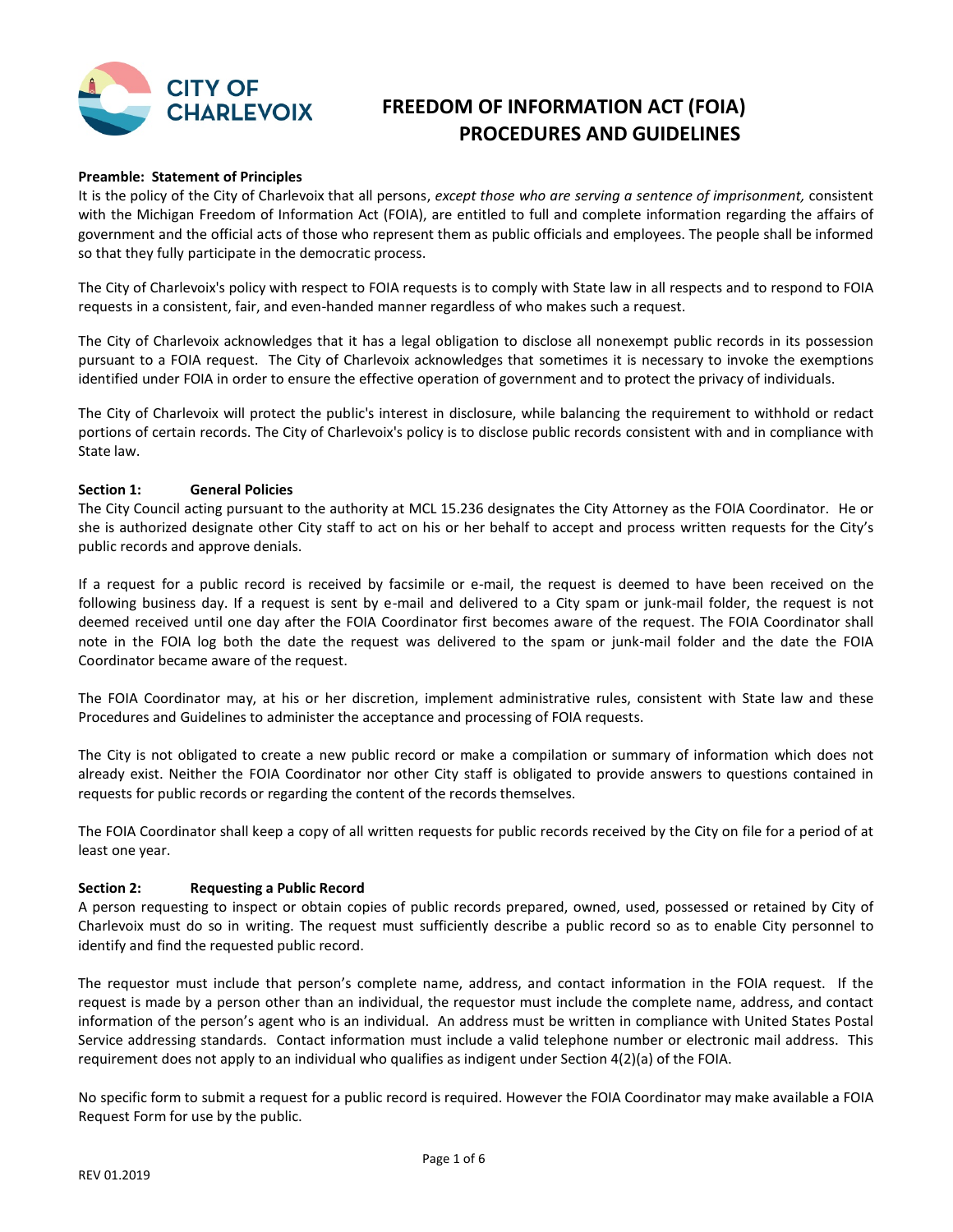Written requests for public records may be submitted in person or by mail to any City office. Requests may also be submitted electronically by facsimile and e-mail. Upon their receipt, requests for public records shall be promptly forwarded to the FOIA Coordinator for processing.

A person may request that public records be provided on non-paper physical media, electronically mailed or other otherwise provided to him or her in lieu of paper copies. The City will comply with the request only if it possesses the necessary technological capability to provide records in the requested non-paper physical media format.

A person may subscribe to future issues of public records that are created, issued or disseminated by the City of Charlevoix on a regular basis. A subscription is valid for up to 6 months and may be renewed by the subscriber.

A person who makes a verbal, non-written request for information believed to be available on the City's website, where practicable and to the best ability of the employee receiving the request, shall be informed of the pertinent website address.

A person serving a sentence of imprisonment in a local, state or federal correctional facility is not entitled to submit a request for a public record. The FOIA Coordinator will deny all such requests.

## **Section 3: Processing a Request**

Unless otherwise agreed to in writing by the person making the request, within 5 business days of receipt of a FOIA request the City will issue a response. If a request is received by facsimile, e-mail or other electronic transmission, the request is deemed to have been received on the following business day. The City will respond to the request in one of the following ways:

- Grant the request.
- Issue a written notice denying the request.
- Grant the request in part and issue a written notice denying in part the request.
- Issue a notice indicating that due to the nature of the request the City needs an additional 10 business days to respond. Only one such extension is permitted.
- Issue a written notice indicating that the public record requested is available at no charge on the City's website.

If the request is granted, or granted in part, the FOIA Coordinator will require that payment be made in full for the allowable fees associated with responding to the request before the public record is made available. The FOIA Coordinator shall provide a detailed itemization of the allowable costs incurred to process the request to the person making the request. A copy of these Procedures and Guidelines shall be provided to the requestor with the response to a written request for public records, provided however, that if these Procedures and Guidelines, and its Written Public Summary are maintained on the City's website, then a website link to those documents may be provided in lieu of providing paper copies.

If the cost of processing a FOIA request is \$50 or less, the requestor will be notified of the amount due and where the documents can be obtained.

If based on a good faith calculation by the City, the cost of processing a FOIA request is expected to exceed \$50, or if the requestor has not fully paid for a previously granted request, the City will require a good-faith deposit before processing the request. In making the request for a good-faith deposit the FOIA Coordinator shall provide the requestor with a detailed itemization of the allowable costs estimated to be incurred by the City to process the request and also provide a best efforts estimate of a time frame it will take the City to provide the records to the requestor. The best efforts estimate shall be nonbinding on the City, but will be made in good faith and will strive to be reasonably accurate, given the nature of the request in the particular instance, so as to provide the requested records in a manner based on the public policy expressed by Section 1 of the FOIA.

If the request is denied or denied in part, the FOIA Coordinator will issue a Notice of Denial which shall provide in the applicable circumstance:

- An explanation as to why a requested public record is exempt from disclosure; or
- A certificate that the requested record does not exist under the name or description provided by the requestor, or another name reasonably known by the City; or
- An explanation or description of the public record or information within a public record that is separated or deleted from the public record; and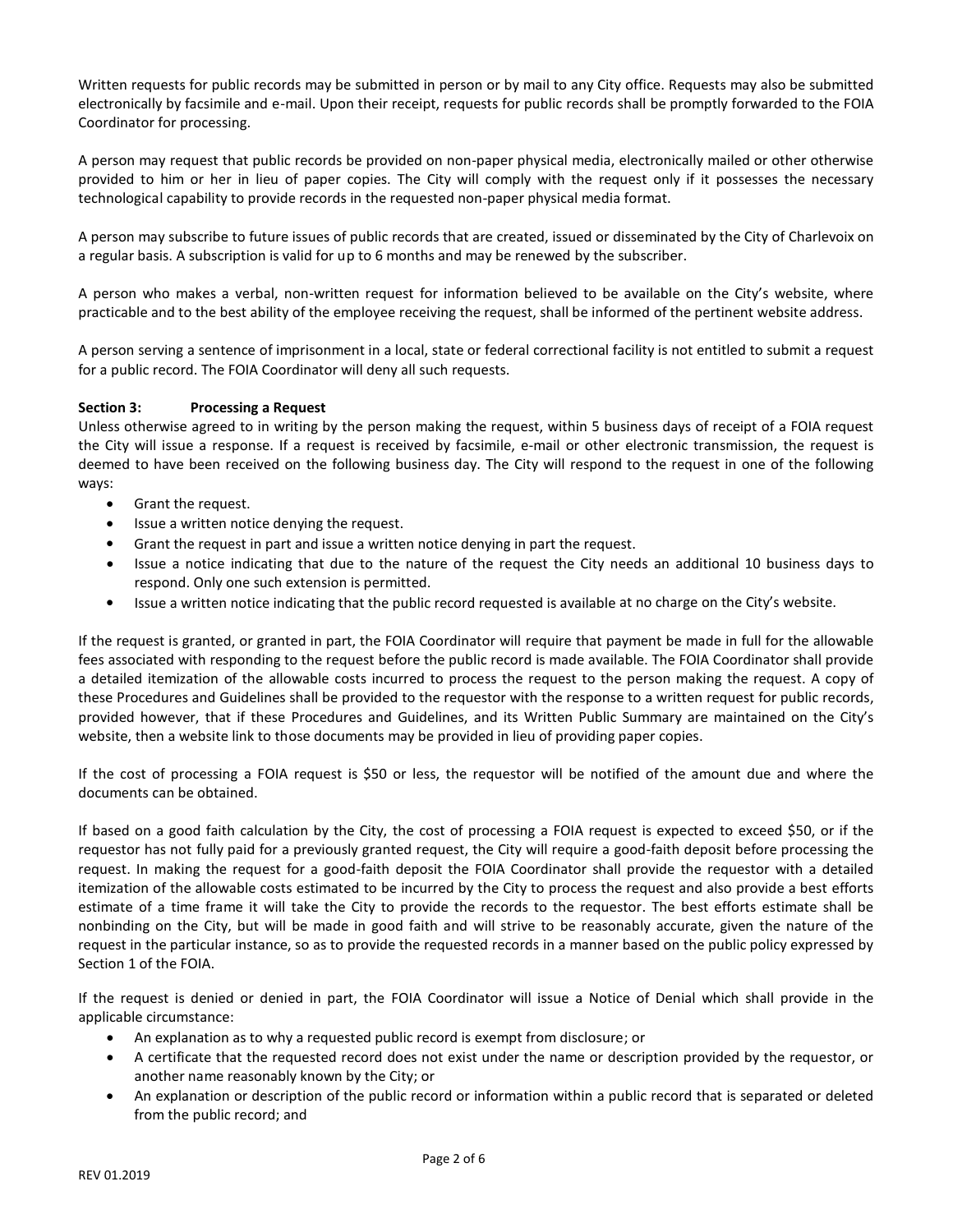- An explanation of the person's right to submit an appeal of the denial to either the office of the City Council or seek judicial review in the Charlevoix County Circuit Court; and
- An explanation of the right to receive attorneys' fees, costs, and disbursements as well actual or compensatory damages, and punitive damages of \$1,000, should they prevail in Circuit Court.
- The Notice of Denial shall be signed by the FOIA Coordinator.

If a request does not sufficiently describe a public record, the FOIA Coordinator may, in lieu of issuing a Notice of Denial indicating that the request is deficient, seek clarification or amendment of the request by the person making the request. Any clarification or amendment will be considered a new request subject to the timelines described in this Section.

The City shall provide reasonable facilities and opportunities for persons to examine and inspect public records during normal business hours. The FOIA Coordinator is authorized to promulgate rules regulating the manner in which records may be viewed so as to protect City records from loss, alteration, mutilation or destruction and to prevent excessive interference with normal City operations.

The FOIA Coordinator shall, upon written request, furnish a certified copy of a public record at no additional cost to the person requesting the public record.

## **Section 4: Fee Deposits**

If the fee estimate is expected to exceed \$50.00 based on a good-faith calculation by the City, the requestor will be asked to provide a deposit not exceeding one-half of the total estimated fees.

If a request for public records is from a person who has not fully paid the City for copies of public records made in fulfillment of a previously granted written request, the FOIA Coordinator will require a deposit of 100% of the estimated processing fee before beginning to search for a public record for any subsequent written request by that person when all of the following conditions exist:

- the final fee for the prior written request is not more than 105% of the estimated fee;
- the public records made available contained the information sought in the prior written request and remain in the City's possession;
- the public records were made available to the individual, subject to payment, within the time frame estimated by the City to provide the records;
- 90 days have passed since the FOIA Coordinator notified the individual in writing that the public records were available for pickup or mailing;
- the individual is unable to show proof of prior payment to the City; and
- the FOIA Coordinator has calculated a detailed itemization that is the basis for the current written request's increased estimated fee deposit.

The FOIA Coordinator will not require an increased estimated fee deposit if any of the following apply:

- the person making the request is able to show proof of prior payment in full to the City;
- the City is subsequently paid in full for the applicable prior written request; or
- 365 days have passed since the person made the request for which full payment was not remitted to the City.

A notice of deposit letter will be forwarded to the requestor. The deposit letter is considered received three days after it is sent, regardless of the means of transmission. The deposit letter will include notice of the date by which the deposit must be received, which date is 48 days after the date the deposit letter is sent. If the deposit is not received by the public body within 45 days from receipt of the notice of deposit and if the requesting person has not filed an appeal of the deposit amount, the request shall be considered abandoned by the requesting person. In such case, the public body is no longer required to fulfill the request.

## **Section 5: Calculation of Fees**

A fee will not be charged for the cost of search, examination, review and the deletion and separation of exempt from nonexempt information unless failure to charge a fee would result in unreasonably high costs to the City because of the nature of the request in the particular instance, and the City specifically identifies the nature of the unreasonably high costs.

The following factors shall be used to determine an unreasonably high cost to the City:

• The particular request incurs costs greater than incurred from the typical or usual request received by the City.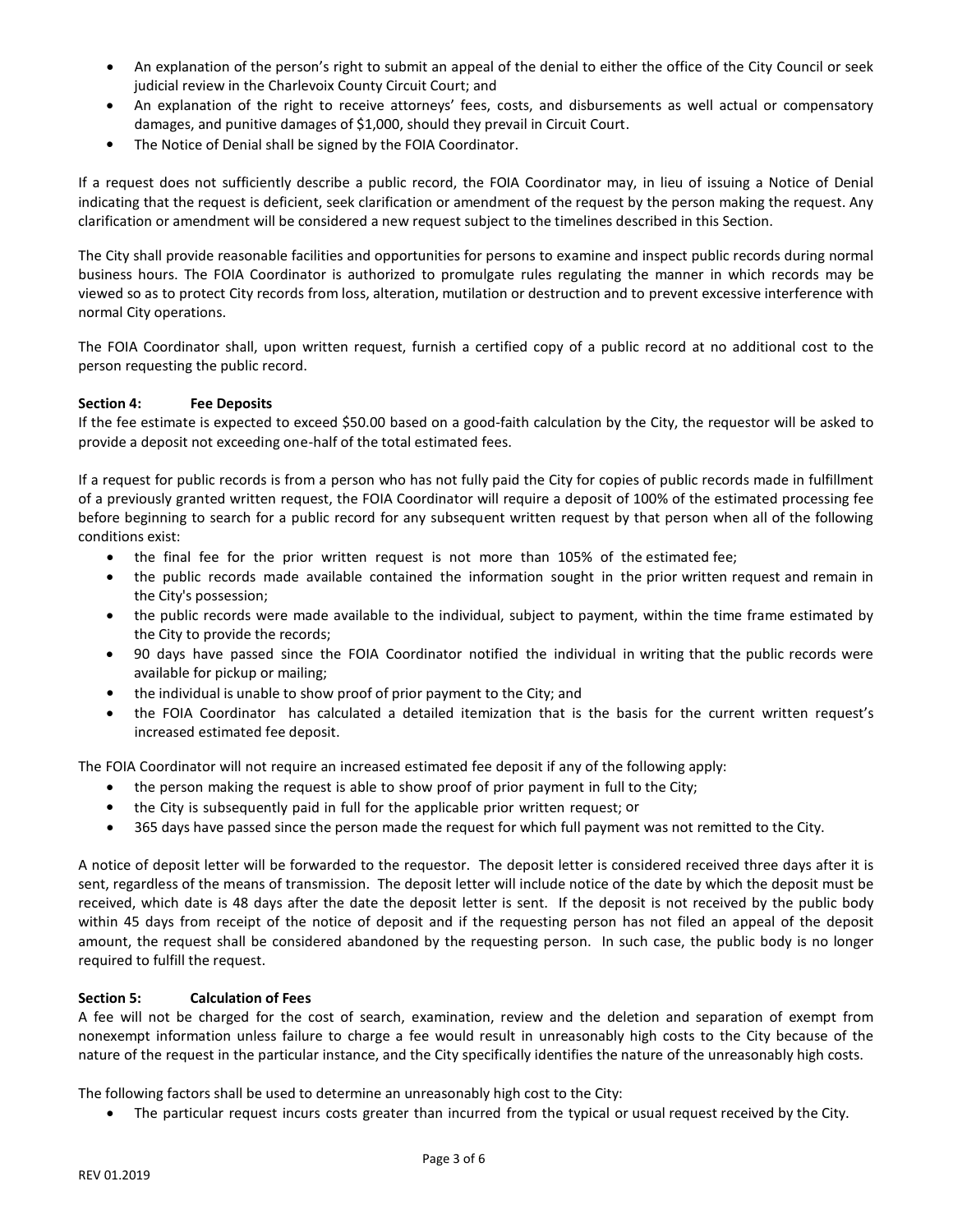- Volume of the public record requested.
- Amount of time spent to search for, examine, review and separate exempt from non-exempt information in the record requested.
- Whether public records from more than one City department or various City offices is necessary to respond to the request.
- The available staffing to respond to the request.
- Any other similar factors identified by the FOIA Coordinator in responding to the particular request.

The City may charge for the following costs associated with processing a FOIA request:

- Labor costs directly associated with searching for, locating and examining a requested public record.
- Labor costs associated with a review of a record to separate and delete information exempt from disclosure of information which is disclosed.
- The actual cost of computer discs, computer tapes or other digital or similar media.
- The cost of duplication of publication, not including labor, of paper copies of public records.
- The cost of labor associated with duplication or publication, including making paper copies, making digital copies or transferring digital public records to non-paper physical media or through the Internet or other electronic means.
- The actual cost of mailing or sending a public record.

Labor costs will be calculated based on the following requirements:

- All labor costs will be estimated and charged in 15 minute increments with all partial time increments rounded down.
- Labor costs will be charged at the hourly wage of the lowest-paid City employee capable of doing the work in the specific fee category, regardless of who actually performs work.
- Labor costs will also include a charge to cover or partially cover the cost of fringe benefits. The City may add up to 50% to the applicable labor charge amount to cover or partially cover the cost of fringe benefits, but in no case may it exceed the actual cost of fringe benefits.
- Overtime wages will not be included in labor costs until agreed to by the requestor; overtime costs will not be used to calculate the fringe benefit cost.

The cost to provide records on non-paper physical media when so requested will be based on the following requirements:

- Computer disks, computer tapes or other digital or similar media will be at the actual and most reasonably economical cost for the non-paper media.
- This cost will only be assessed if the City has the technological capability necessary to provide the public record in the requested non-paper physical media format.
- In order to ensure the integrity and security of the City's technological infrastructure, the City will procure any requested non-paper media and will not accept non-paper media from the requestor.

The cost to provide paper copies of records will be based on the following requirements:

- Paper copies of public records made on standard letter (8  $\frac{1}{2}$  x 11) or legal (8  $\frac{1}{2}$  x 14) sized paper will not exceed \$.10 per sheet of paper. Copies for non- standard sized sheets of paper will reflect the actual cost of reproduction.
- The City may provide records using double-sided printing, if cost-saving and available.

The cost to mail records to a requestor will be based on the following requirements:

- The actual cost to mail public records using a reasonably economical and justified means.
- The City may charge for the least expensive form of postal delivery confirmation.
- No cost will be made for expedited shipping or insurance unless requested.

If the FOIA Coordinator does not respond to a written request in a timely manner, the following shall be required:

- Reduce the labor costs by 5% for each day the City exceeds the time permitted under FOIA up to a 50% maximum reduction, if any of the following applies:
	- o The late response was willful and intentional.
	- o The written request, within the first 250 words of the body of a letter facsimile, e-mail or e-mail attachment conveyed a request for information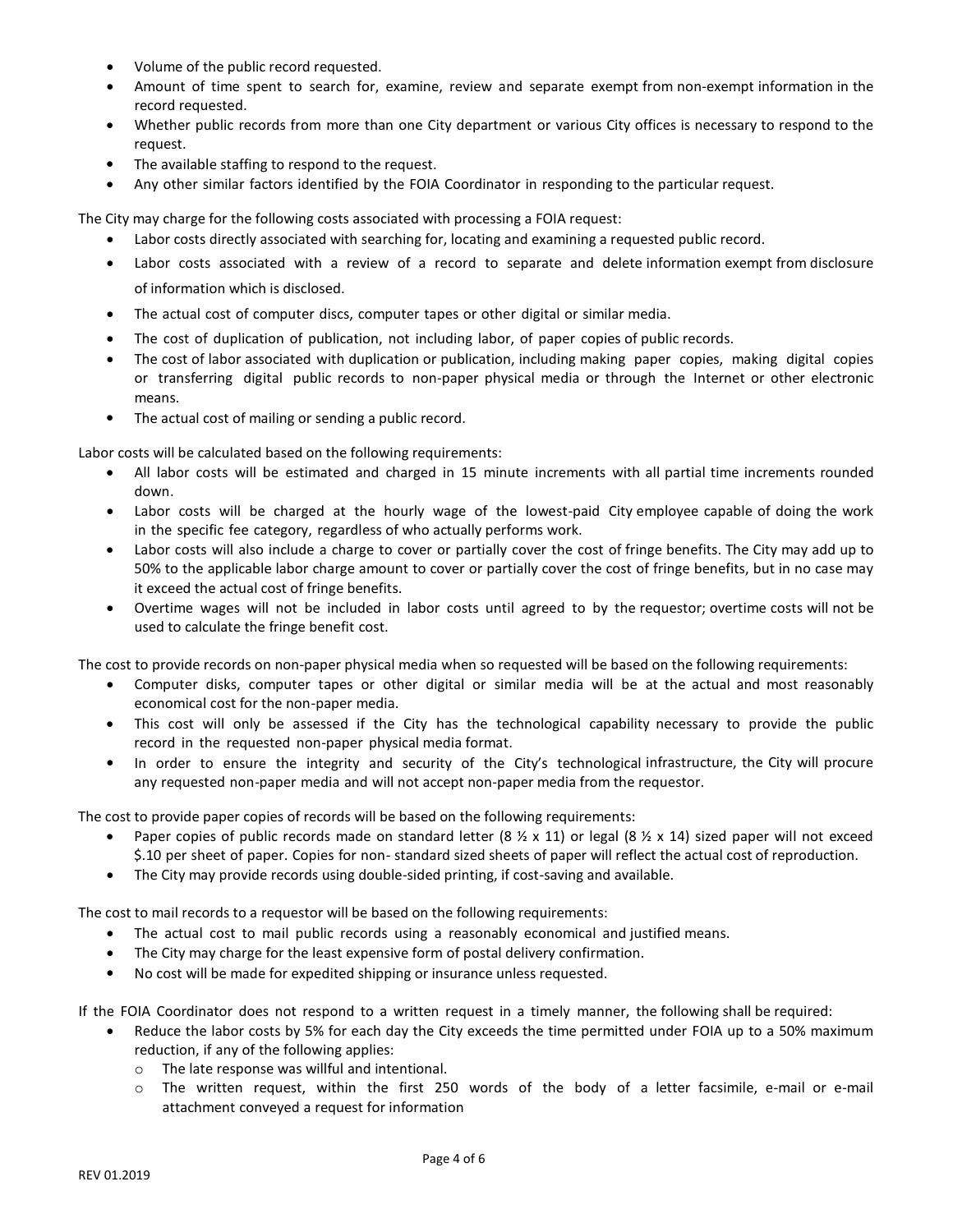- o The written request included the words, characters, or abbreviations for "freedom of information", "information", "FOIA", "copy" or a recognizable misspelling of such, or legal code reference to MCL 15. 231 et seq or 1976 Public Act 442 on the front of an envelope or in the subject line of an e-mail, letter or facsimile cover page.
- Fully note the charge reduction in the Detailed Itemization of Costs Form.

## **Section 6: Waiver of Fees**

The cost of the search for and copying of a public record may be waived or reduced if in the sole judgment of the FOIA Coordinator a waiver or reduced fee is in the public interest because such can be considered as primarily benefitting the general public.

The FOIA Coordinator will waive the first \$20.00 of the processing fee for a request if the person requesting a public record submits an affidavit stating that they are:

- indigent and receiving specific public assistance; or
- if not receiving public assistance stating facts demonstrating an inability to pay because of indigence.

An individual is not eligible to receive the waiver if:

- the requestor has previously received discounted copies of public records from the City twice during the calendar year; or
- the requestor requests information in connection with other persons who are offering or providing payment to make the request.

A nonprofit organization designated to by the State to carry out activities under subtitle C of the Developmental Disabilities Assistance and Bill of Rights Act of 200 and the Protection and Advocacy for Individuals with Mental Illness Act, or their successors, if the request meets all of the following requirements:

- is made directly on behalf of the organization or its clients;
- is made for a reason wholly consistent with the mission and provisions of those laws under Section 93 of the Mental Health Code, MCL 330.1931;
- is accompanied by documentation of its designation by the State.

## **Section 7: Appeal of a Denial of a Public Record**

When a requestor believes that all or a portion of a public record has not been disclosed or has been improperly exempted from disclosure, he or she may file an appeal of the denial with the Office of the City Council. The appeal must be in writing, specifically state the word "appeal" and identify the reason or reasons the requestor is seeking a reversal of the denial.

Within 10 business days of receiving the appeal the City Council will respond in writing by:

- reversing the disclosure denial;
- upholding the disclosure denial; or
- reverse the disclosure denial in part and uphold the disclosure denial in part.
- Under unusual circumstances, such as the need to examine or review a voluminous amount of separate and distinct public records or the need to collect the requested records from numerous facilities located apart from the office receiving or processing the request, the City Council may issue not more than 1 notice of extension for not more than 10 business days to respond to the appeal.

Whether or not a requestor submitted an appeal of a denial to the City Council, he or she may file a civil action in Charlevoix County Circuit Court within 180 days after the City's final determination to deny the request.

If the court determines that the public record is not exempt from disclosure, the court will award the appellant reasonable attorneys' fees, cost and disbursements. If the court determines that the appellant prevails only in part, the court in its discretion may award all or an appropriate portion of reasonable attorneys' fees, costs and disbursements.

If the court determines that the City arbitrarily and capriciously violated the FOIA by refusing or delaying the disclosure of copies of a public record, it shall award the appellant punitive damages in the amount of \$1,000.